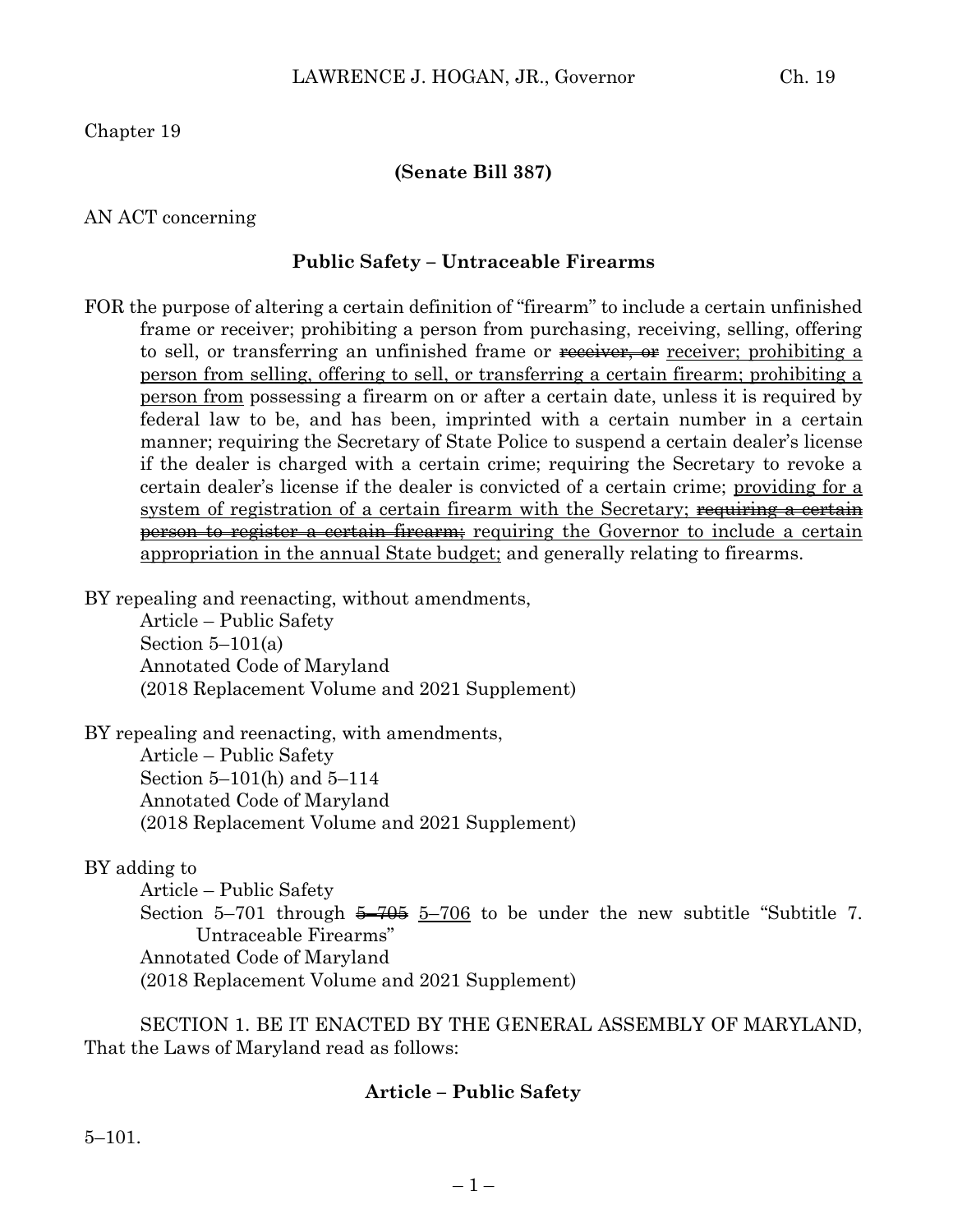(a) In this subtitle the following words have the meanings indicated.

(h) (1) "Firearm" means:

(i) a weapon that expels, is designed to expel, or may readily be converted to expel a projectile by the action of an explosive; **[**or**]**

(ii) the frame or receiver of such a weapon**; OR** 

**(III) AN UNFINISHED FRAME OR RECEIVER, AS DEFINED IN § 5–701 OF THIS TITLE**.

(2) "Firearm" includes a starter gun.

#### 5–114.

**TITLE**.

(a) (1) The Secretary shall suspend a dealer's license if the licensee:

(i) is under indictment for a crime of violence; **[**or**]**

(ii) is arrested for a violation of this subtitle that prohibits the purchase or possession of a regulated firearm**; OR** 

# **(III) IS CHARGED WITH A CRIME UNDER SUBTITLE 7 OF THIS**

#### (2) (i) The Secretary may suspend a dealer's license if the licensee is not in compliance with the record keeping and reporting requirements of  $\S$  5–145 of this subtitle.

(ii) The Secretary may lift a suspension under this paragraph after the licensee provides evidence that the record keeping violation has been corrected.

(b) The Secretary shall revoke a dealer's license if:

(1) it is discovered that false information has been supplied or false statements have been made in an application required by this subtitle; or

- (2) the licensee:
	- (i) is convicted of a disqualifying crime;

(ii) is convicted of a violation classified as a common law crime and receives a term of imprisonment of more than 2 years;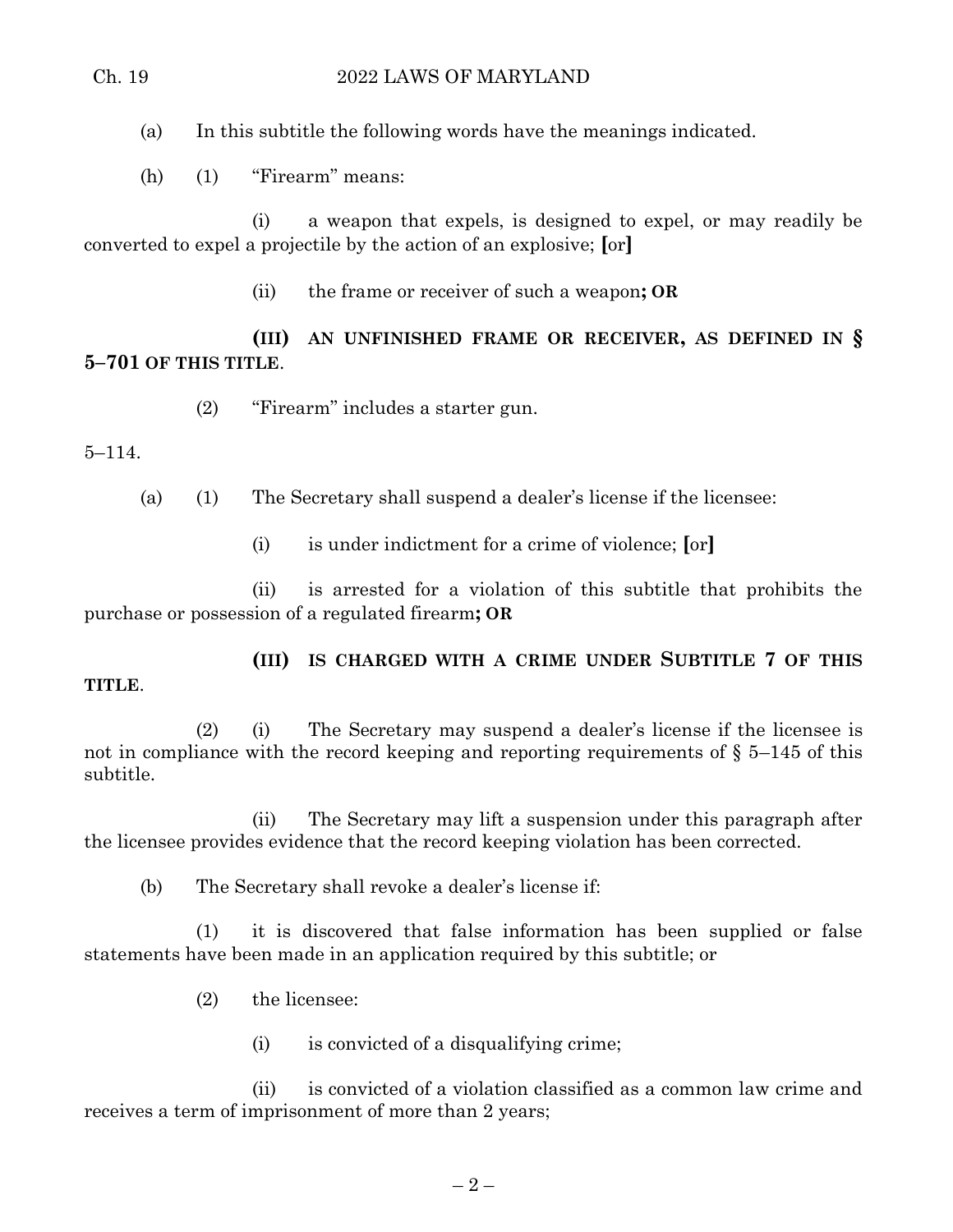#### LAWRENCE J. HOGAN, JR., Governor Ch. 19

- (iii) is a fugitive from justice;
- (iv) is a habitual drunkard;
- (v) is addicted to a controlled dangerous substance or is a habitual

user;

(vi) has spent more than 30 consecutive days in a medical institution for treatment of a mental disorder, unless the licensee produces a physician's certificate, issued after the last institutionalization and certifying that the licensee is capable of possessing a regulated firearm without undue danger to the licensee or to another;

(vii) has knowingly or willfully manufactured, offered to sell, or sold a handgun not on the handgun roster in violation of § 5–406 of this title; **[**or**]**

(viii) has knowingly or willfully participated in a straw purchase of a regulated firearm**; OR** 

**TITLE**.

## **(IX) IS CONVICTED OF A CRIME UNDER SUBTITLE 7 OF THIS**

(c) If the Secretary suspends or revokes a dealer's license, the Secretary shall notify the licensee in writing of the suspension or revocation.

(d) A person whose dealer's license is suspended or revoked may not engage in the business of selling, renting, or transferring regulated firearms, unless the suspension or revocation has been subsequently withdrawn by the Secretary or overruled by a court in accordance with § 5–116 of this subtitle.

#### **SUBTITLE 7. UNTRACEABLE FIREARMS.**

**5–701.**

**(A) IN THIS SUBTITLE THE FOLLOWING WORDS HAVE THE MEANINGS INDICATED.**

**(B) "ANTIQUE FIREARM" HAS THE MEANING STATED IN § 4–201 OF THE CRIMINAL LAW ARTICLE.**

**(C) "FEDERALLY LICENSED FIREARMS DEALER" MEANS A PERSON LICENSED BY THE FEDERAL BUREAU OF ALCOHOL, TOBACCO, FIREARMS AND EXPLOSIVES TO DEAL IN FIREARMS.**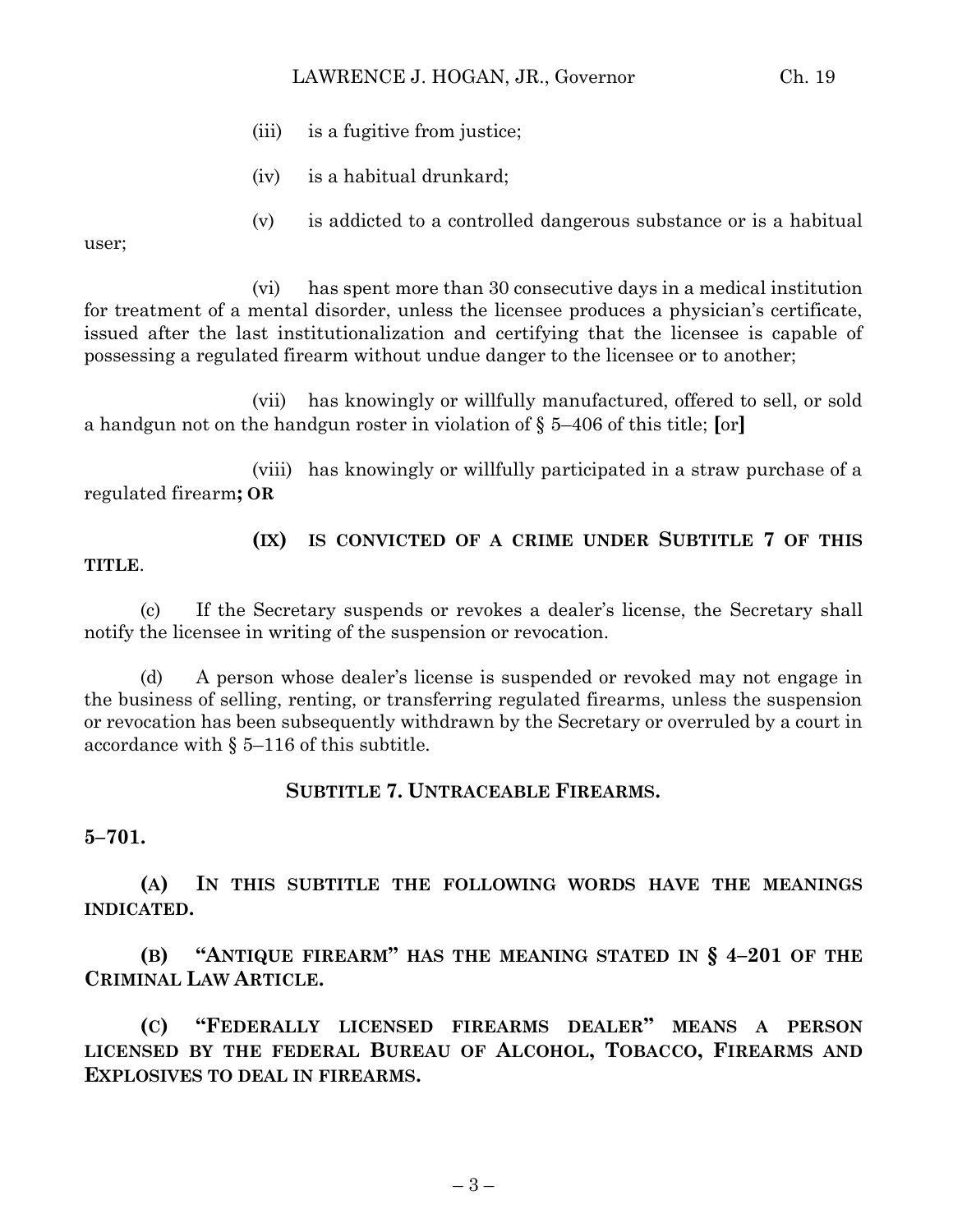**(D) "FEDERALLY LICENSED FIREARMS IMPORTER" MEANS A PERSON LICENSED BY THE FEDERAL BUREAU OF ALCOHOL, TOBACCO, FIREARMS AND EXPLOSIVES TO IMPORT FIREARMS.**

**(E) "FEDERALLY LICENSED FIREARMS MANUFACTURER" MEANS A PERSON LICENSED BY THE FEDERAL BUREAU OF ALCOHOL, TOBACCO, FIREARMS AND EXPLOSIVES TO MANUFACTURE FIREARMS.**

**(F) "FIREARM" HAS THE MEANING STATED IN § 5–101 OF THIS TITLE.**

**(G) "SECRETARY" MEANS THE SECRETARY OF STATE POLICE OR THE SECRETARY'S DESIGNEE.**

**(H) "UNFINISHED FRAME OR RECEIVER" MEANS A FORGED, CAST, PRINTED, EXTRUDED, OR MACHINED BODY OR SIMILAR ARTICLE THAT:**

**(1) HAS REACHED A STAGE IN MANUFACTURE WHERE IT MAY READILY BE COMPLETED, ASSEMBLED, OR CONVERTED TO BE USED AS THE FRAME OR RECEIVER OF A FUNCTIONAL FIREARM; OR** 

**(2) IS MARKETED OR SOLD TO THE PUBLIC TO BECOME OR BE USED AS THE FRAME OR RECEIVER OF A FUNCTIONAL FIREARM ONCE COMPLETED, ASSEMBLED, OR CONVERTED.**

**5–702.**

**THIS SUBTITLE DOES NOT APPLY TO:**

- **(1) A FIREARM THAT:**
	- **(I) WAS MANUFACTURED BEFORE OCTOBER 22, 1968; OR**
	- **(II) IS AN ANTIQUE FIREARM;**

**(2) A SALE, AN OFFER TO SELL, A TRANSFER, OR A DELIVERY OF A FIREARM OR AN UNFINISHED FRAME OR RECEIVER TO, OR POSSESSION OF A FIREARM OR UNFINISHED FRAME OR RECEIVER BY:**

- **(I) A FEDERALLY LICENSED FIREARMS DEALER;**
- **(II) A FEDERALLY LICENSED FIREARMS MANUFACTURER; OR**
- **(III) A FEDERALLY LICENSED FIREARMS IMPORTER; OR**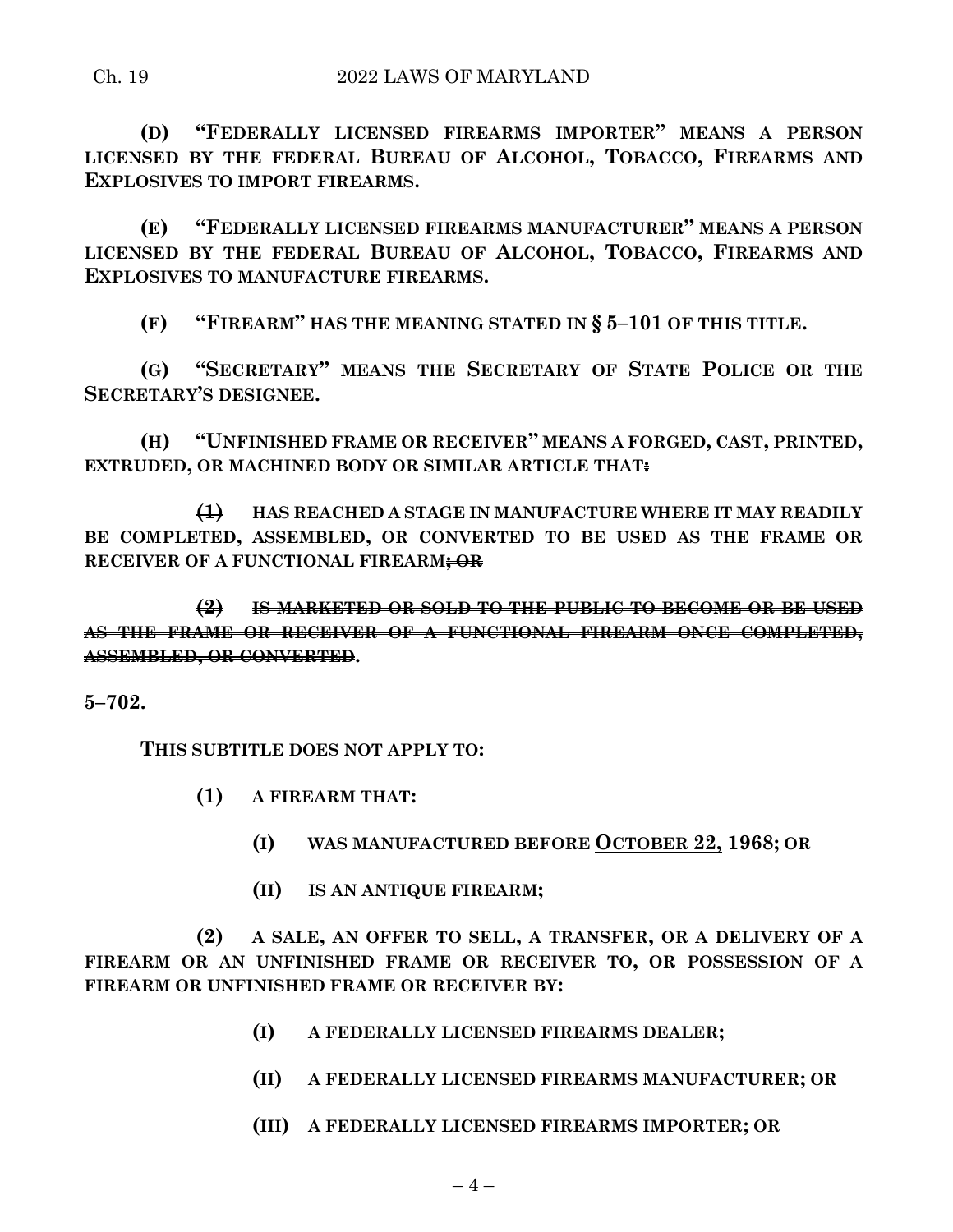**(3) A TRANSFER OR SURRENDER OF A FIREARM OR AN UNFINISHED FRAME OR RECEIVER TO A LAW ENFORCEMENT AGENCY.**

**5–703.**

**(A) (1) A PERSON MAY NOT PURCHASE, RECEIVE, SELL, OFFER TO SELL, OR TRANSFER AN UNFINISHED FRAME OR RECEIVER UNLESS IT IS REQUIRED BY FEDERAL LAW TO BE, AND HAS BEEN, IMPRINTED WITH A SERIAL NUMBER BY A FEDERALLY LICENSED FIREARMS MANUFACTURER OR FEDERALLY LICENSED FIREARMS IMPORTER IN COMPLIANCE WITH ALL FEDERAL LAWS AND REGULATIONS APPLICABLE TO THE MANUFACTURE AND IMPORT OF FIREARMS.**

**(2) EXCEPT AS PROVIDED IN PARAGRAPH (1) OF THIS SUBSECTION, A PERSON MAY NOT SELL, OFFER TO SELL, OR TRANSFER A FIREARM UNLESS IT IS IMPRINTED WITH A SERIAL NUMBER AS DESCRIBED UNDER SUBSECTION (B) OF THIS SECTION.**

#### **(B) (1) THIS SUBSECTION DOES NOT APPLY TO:**

**(I) POSSESSION OF A FIREARM UNLESS A PERSON KNEW OR REASONABLY SHOULD HAVE KNOWN THAT THE FIREARM WAS NOT IMPRINTED WITH A SERIAL NUMBER AS DESCRIBED UNDER THIS SUBSECTION;**

**(II) POSSESSION OF A FIREARM THAT DOES NOT COMPLY WITH THE MARKING REQUIREMENTS DESCRIBED UNDER THIS SUBSECTION BY A PERSON WHO RECEIVED THE FIREARM THROUGH INHERITANCE, AND IS NOT OTHERWISE PROHIBITED FROM POSSESSING THE FIREARM, FOR A PERIOD NOT EXCEEDING 30 DAYS AFTER INHERITING THE FIREARM; OR**

**(III) POSSESSION OF AN UNFINISHED FRAME OR RECEIVER BY A PERSON THAT MADE OR MANUFACTURED THE UNFINISHED FRAME OR RECEIVER, WITHOUT THE USE OF ANY PREFABRICATED PARTS, AND WHO IS NOT OTHERWISE PROHIBITED FROM POSSESSING THE UNFINISHED FRAME OR RECEIVER, FOR A PERIOD NOT EXCEEDING 30 DAYS AFTER THE PERSON MADE OR MANUFACTURED THE UNFINISHED FRAME OR RECEIVER.**

**(2) ON OR AFTER JANUARY MARCH 1, 2023, A PERSON MAY NOT POSSESS A FIREARM UNLESS:**

**(1) (I) THE FIREARM IS REQUIRED BY FEDERAL LAW TO BE, AND HAS BEEN, IMPRINTED BY A FEDERALLY LICENSED FIREARMS MANUFACTURER, OR FEDERALLY LICENSED FIREARMS IMPORTER, OR OTHER FEDERAL LICENSEE AUTHORIZED TO PROVIDE MARKING SERVICES, WITH A SERIAL NUMBER IN**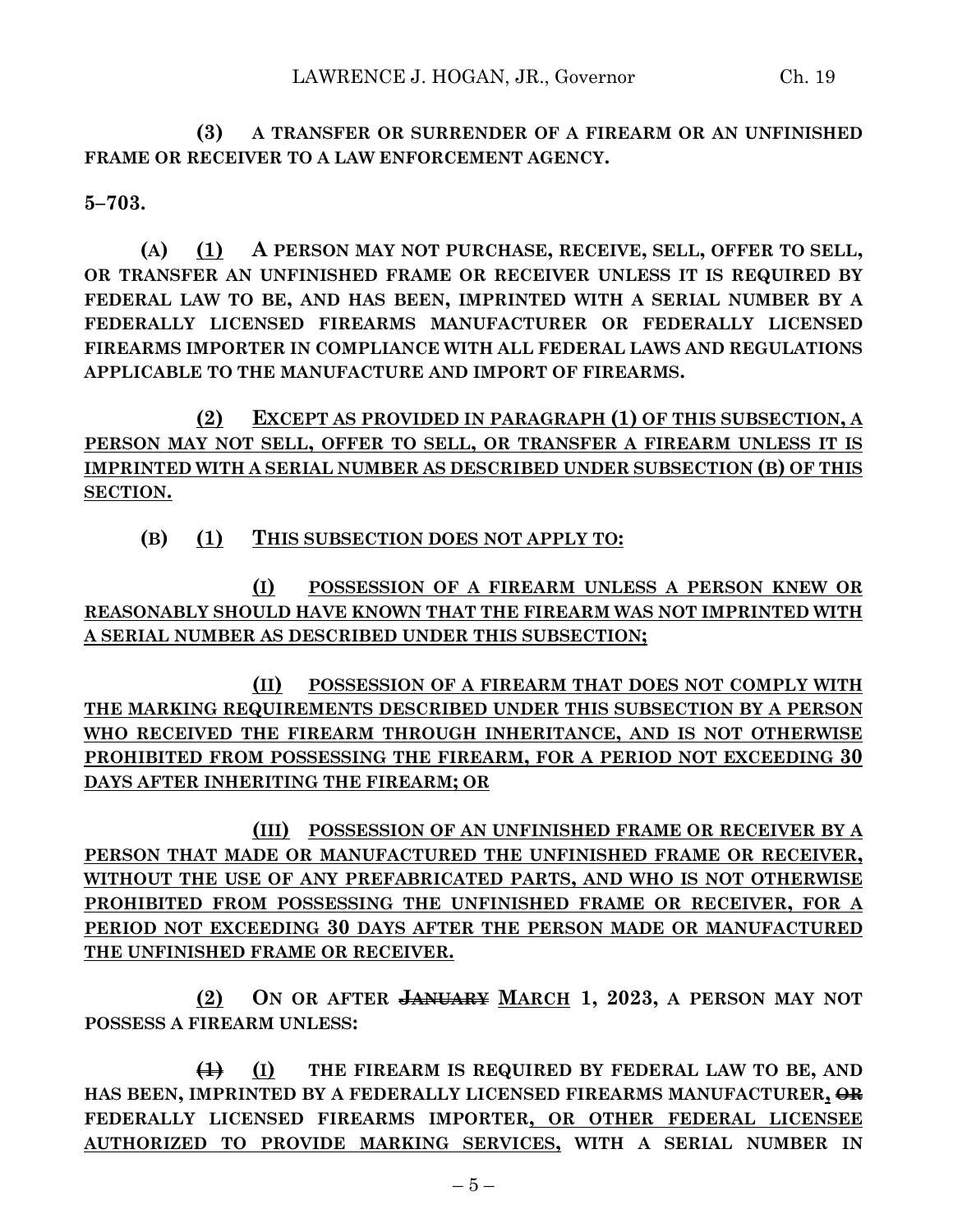**COMPLIANCE WITH ALL FEDERAL LAWS AND REGULATIONS APPLICABLE TO THE MANUFACTURE AND IMPORT OF FIREARMS; OR**

### **(2) (II) THE FIREARM:**

**1. HAS BEEN IMPRINTED BY A FEDERALLY LICENSED FIREARMS DEALER, FEDERAL FIREARMS MANUFACTURER, OR OTHER FEDERAL LICENSEE AUTHORIZED TO PROVIDE MARKING SERVICES, WITH THE FIRST THREE AND LAST FIVE DIGITS OF THE LICENSEE'S FEDERAL FIREARMS LICENSE NUMBER, FOLLOWED BY A HYPHEN, AND THEN FOLLOWED BY ANOTHER NUMBER:**

**A. THE ZIP CODE OF THE CURRENT LEGAL OWNER OR PERSON THAT MADE, COMPLETED, OR INITIALLY ASSEMBLED THE FIREARM;**

**B. THE INITIALS OF THE CURRENT LEGAL OWNER OR PERSON THAT MADE, COMPLETED, OR INITIALLY ASSEMBLED THE FIREARM; AND**

**C. A NUMBER THAT DOES NOT MATCH A NUMBER USED BY THE CURRENT LEGAL OWNER ON ANOTHER FIREARM OR BY THE PERSON WHO MADE, COMPLETED, OR INITIALLY ASSEMBLED THE FIREARM ON ANY OTHER FIREARM THAT THE PERSON HAS MADE, COMPLETED, OR INITIALLY ASSEMBLED; AND**

**2. HAS BEEN REGISTERED WITH THE SECRETARY.**

**(C) (1) A PERSON WHO VIOLATES SUBSECTION (A) OF THIS SECTION IS GUILTY OF A MISDEMEANOR AND SUBJECT TO IMPRISONMENT NOT EXCEEDING 5 YEARS OR A FINE NOT EXCEEDING \$10,000 OR BOTH.**

**(2) A PERSON WHO VIOLATES SUBSECTION (B) OF THIS SECTION IS GUILTY OF A MISDEMEANOR AND SUBJECT TO IMPRISONMENT NOT EXCEEDING 2 YEARS OR A FINE NOT EXCEEDING \$10,000 OR BOTH.**

**(3) EACH VIOLATION OF THIS SECTION IS A SEPARATE CRIME.**

**(D) A FEDERALLY LICENSED FIREARMS DEALER OR OTHER FEDERAL LICENSEE AUTHORIZED TO PROVIDE MARKING SERVICES WHO IMPRINTS A FIREARM UNDER SUBSECTION (B)(2) (B)(2)(II) OF THIS SECTION SHALL:**

**(1) IMPRINT THE FIREARM IN COMPLIANCE WITH ALL FEDERAL LAWS AND REGULATIONS APPLICABLE TO AFFIXING SERIAL NUMBERS TO FIREARMS, INCLUDING:**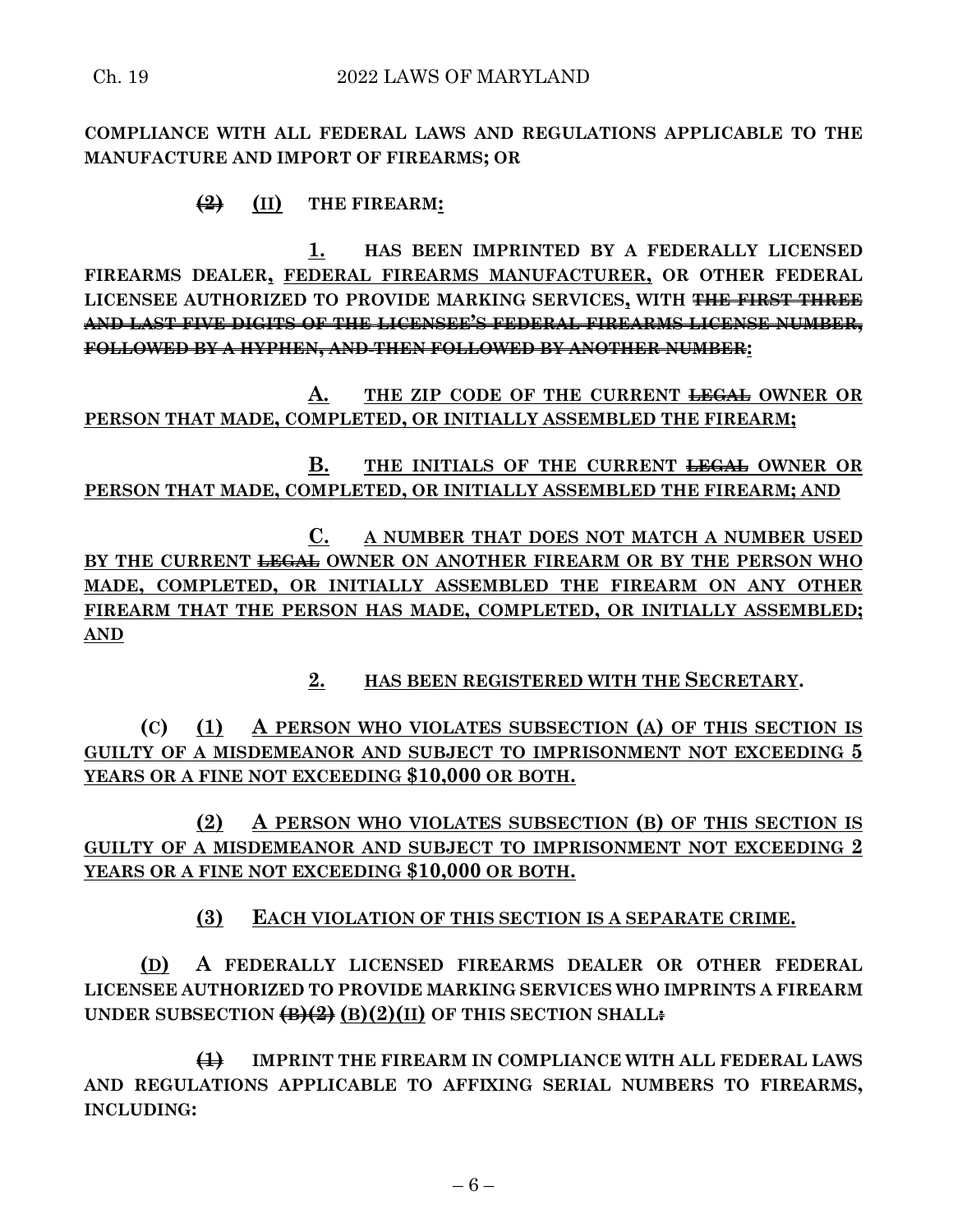#### **(I) (1) MINIMUM SIZE AND DEPTH REQUIREMENTS; AND**

**(II) (2) REQUIREMENTS THAT THE NUMBERS NOT BE READILY SUSCEPTIBLE TO BEING OBLITERATED, ALTERED, OR REMOVED; AND.**

**(2) RETAIN RECORDS FOR ALL FIREARMS IMPRINTED IN ACCORDANCE WITH ALL FEDERAL LAWS AND REGULATIONS APPLICABLE TO THE SALE OF A FIREARM.**

**5–704.**

**(A) A PERSON WHO MAKES, COMPLETES, OR INITIALLY ASSEMBLES A FIREARM, OR THE CURRENT LEGAL OWNER OF THE FIREARM, SHALL REGISTER THE FIREARM WITH THE SECRETARY.**

**(B) THE SECRETARY SHALL MAINTAIN A SYSTEM TO REGISTER FIREARMS IMPRINTED WITH SERIAL NUMBERS UNDER § 5–703(B)(2)(II) OF THIS SUBTITLE.**

**(C) (B) REGISTRATION DATA PROVIDED FOR REGISTRATION IS NOT OPEN TO PUBLIC INSPECTION.**

**(D) (1) EXCEPT AS PROVIDED IN PARAGRAPH (2) OF THIS SUBSECTION, INFORMATION OR EVIDENCE OBTAINED FROM A REGISTRATION APPLICATION OR RECORDS REQUIRED TO BE SUBMITTED TO REGISTER A FIREARM UNDER THIS SECTION MAY NOT BE USED, DIRECTLY OR INDIRECTLY, AS EVIDENCE AGAINST THE PERSON APPLYING TO REGISTER THE FIREARM IN A CRIMINAL PROCEEDING FOR A VIOLATION OF LAW THAT OCCURRED BEFORE OR AT THE TIME THE PERSON APPLIED TO REGISTER THE FIREARM OR PROVIDE RECORDS REQUIRED TO REGISTER THE FIREARM.**

**(2) INFORMATION DESCRIBED IN PARAGRAPH (1) OF THIS SUBSECTION MAY BE USED AS EVIDENCE IN A PROSECUTION RELATING TO PROVIDING FALSE INFORMATION.**

**(E) (C) FOR EACH FISCAL YEAR, THE GOVERNOR SHALL INCLUDE IN THE ANNUAL STATE BUDGET AN APPROPRIATION OF AT LEAST \$150,000 TO FUND REGISTRATION ACTIVITIES CONDUCTED BY THE SECRETARY UNDER THIS SECTION.**

**(A) A PERSON WHO VIOLATES THIS SUBTITLE IS GUILTY OF A MISDEMEANOR AND ON CONVICTION IS SUBJECT TO IMPRISONMENT NOT EXCEEDING 3 YEARS OR A FINE NOT EXCEEDING \$10,000 OR BOTH.**

**(B) EACH VIOLATION OF THIS SUBTITLE IS A SEPARATE CRIME.**